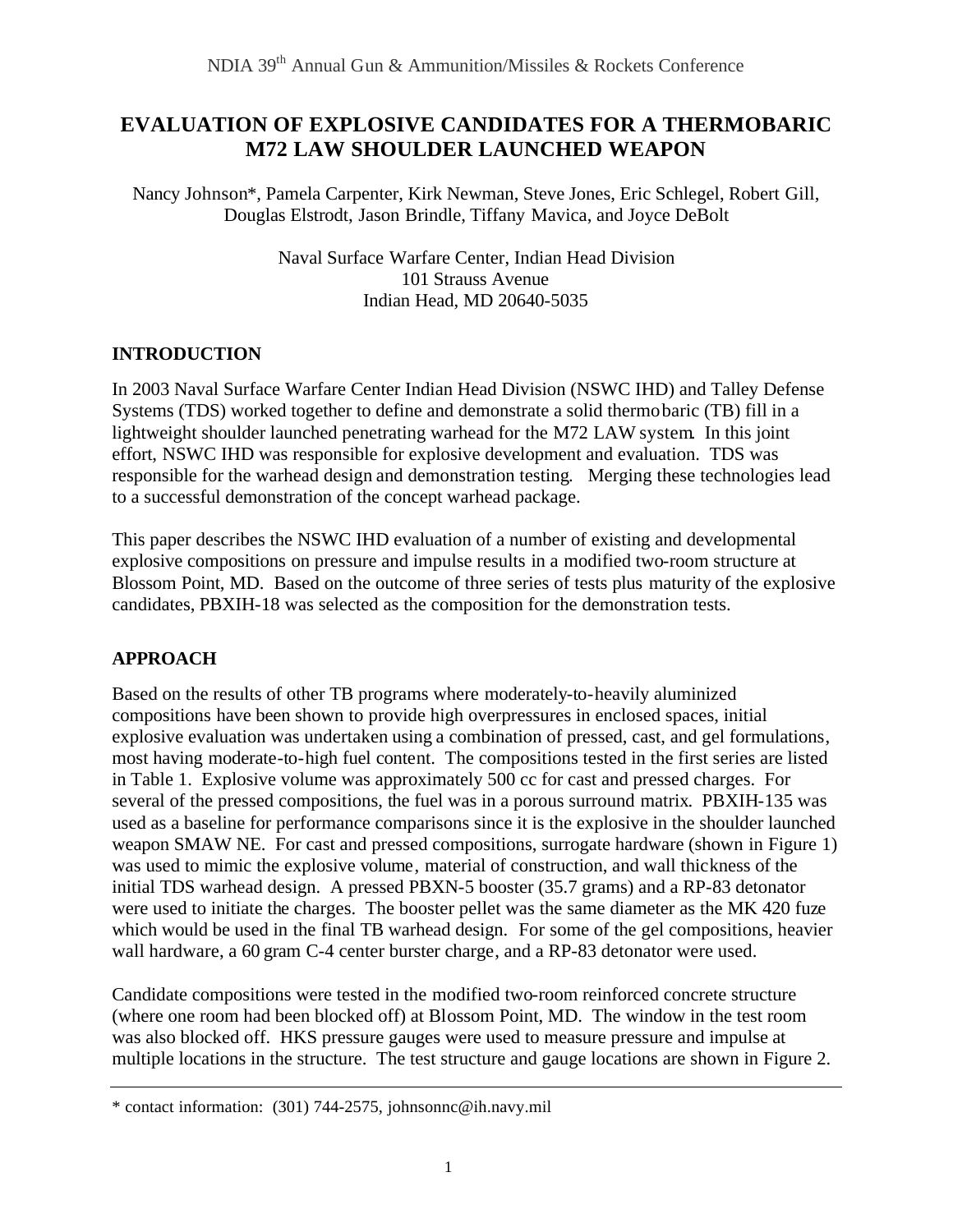The gauges were mounted at approximately mid-height between floor and ceiling of the room. An attempt was made to use thermal flux gauges to measure temperature rise, however these gauges did not survive the test environment. The explosive charge was suspended from the ceiling so that its center point was 15 inches from the back wall, 42 inches from the side wall and equidistant between floor and ceiling.

The compositions of the first series were screened on the basis of explosive output. The evaluation criteria used are provided in Table 2. The higher the score, the better the explosive's performance. PBXIH-135 was used as the baseline throughout this program for performance comparisons.

For the second series of formulation testing, composition types with performance greater than PBXIH-135 along with several additional concepts were tested in the Blossom Point structure. The test hardware was the initial TDS warhead design (a split case where the top and bottom sections could be loaded separately and then joined). The explosive volume was  $353 \text{ cm}^3$ . A PBXN-5 pellet (1.26 in diameter and 0.625 in length) with a RP-83 detonator was used to initiate the test charges. The test structure and charge location were unchanged. One floor mounted gauge was removed (see Figure 3) because case fragments frequently damaged this gauge. Pressure and impulse results were evaluated using the ranking scheme shown in Table 3 simplifying the Series 1 methodology.

The two compositions with the best pressure-impulse ranking from Series 2 were tested in Series 3 in the final TDS warhead design. PBXIH-135 was used as a baseline for pressure and impulse comparisons. The warhead design was a unitary case. The explosive volume was 353 cm<sup>3</sup>. For loading simplicity, a PBXW-128 booster charge was used for cast compositions and a PBXN-5 booster was used for the pressed composition. The test structure and charge and gauge locations were unchanged from test Series 2.

Down selection between the final 2 candidate compositions was based on explosive output as well as maturity of the explosive compositions since a goal of this effort was to field a TB version of the M72 LAW as quickly as possible.

# **RESULTS**

Plots of the Series 1 test results for peak pressure and impulse at 50 msec are provided in Figures 4 through 8, for gauges 1, 2, 3, 4, and 6. Gauge 5 was damaged in many of the shots. The ranked explosives scores are given in Table 4. The best performers were PBXIH-135EB, PBXIH-18, and the lower aluminum content variations of PBXIH-18.

Based on the results of Series 1, the compositions carried into the second series of tests (which were in initial TDS warhead design hardware) were: PBXIH-135EB (energetic binder), PBXIH-18, a variation of PBXIH-18 at reduced density, an energetic binder version of HAS-4 and a blend of PBXW-11 and Mg/Al alloy. It was thought that an intimate mixture of a high HMX content explosive composition (PBXW-11) and the Mg/Al alloy would react more quickly than the explosive/fuel surround configuration. Also, an ammonium perchlorate-containing composition, PBXIH-136, was included in this matrix.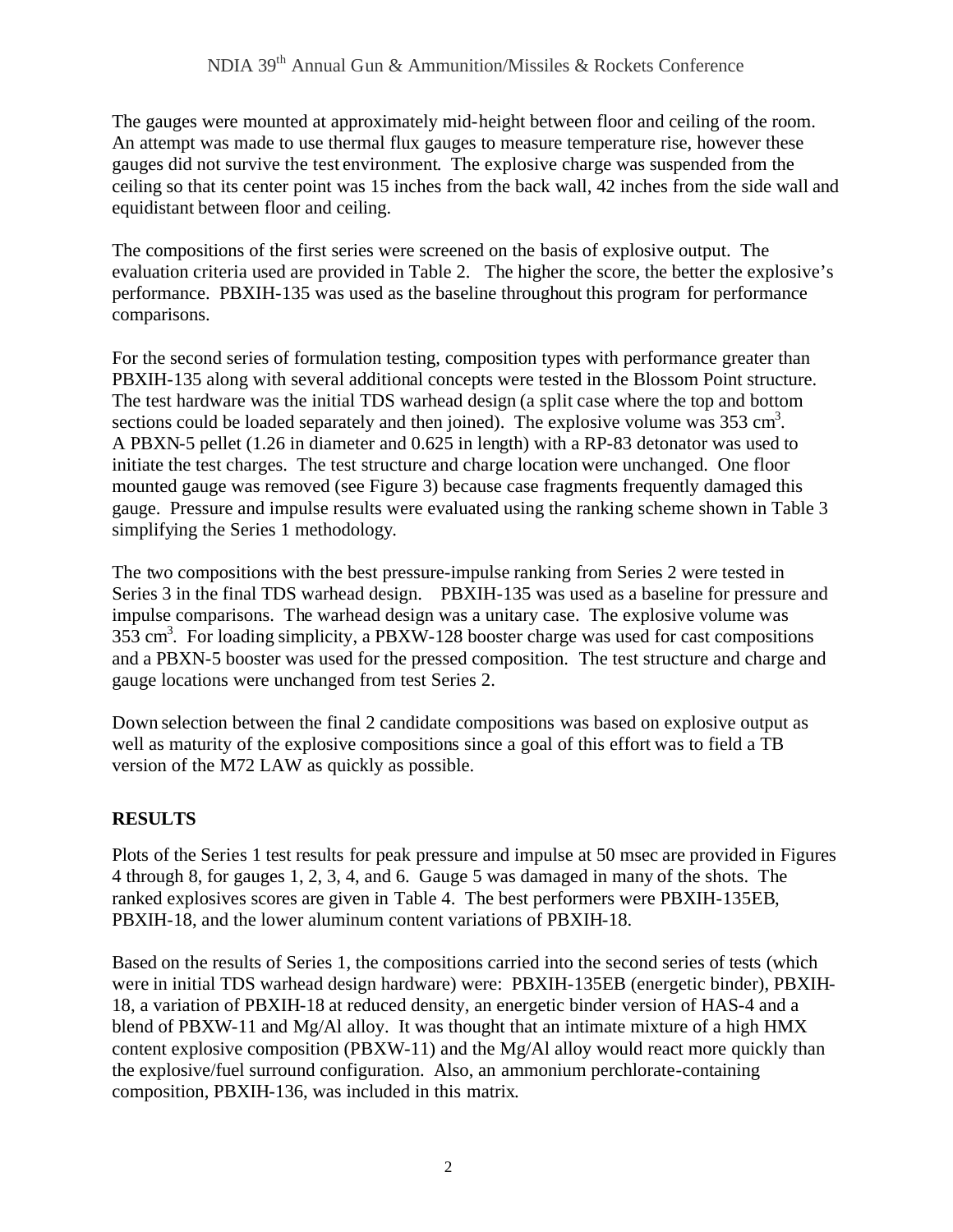Compositions of the second series are given in Table 5. Plots of the Series 2 test results are provided in Figures 9 through 13. The ranked explosive scores are given in Table 6. In this ranking scheme, low score is best. The two explosives with highest output were PBXIH-18 and PBXIH-135EB. These compositions were carried forward into Series 3 testing.

The hardware for Series 3 tests was the final Talley warhead design. Since it was a unitary warhead design, ease of loading necessitated using a cast booster for the cast compositions PBXIH-135EB and PBXIH-135 (baseline) and a pressed booster for the pressed PBXIH-18 composition. The configuration and instrumentation of the Blossom Point test structure was kept the same as in Series 2 tests. Compositions of the third series are given in Table 7. Pressure and impulse results are shown in Figures 14 through 16.

Overall, slightly higher peak pressures were obtained for PBXIH-18 relative to PBXIH-135EB, whereas, PBXIH-135EB tended to have slightly higher impulse.

Factors in addition to explosive output that were considered in down selection between PBXIH-18 and PBXIH-135EB were ingredient cost and availability, sensitivity, producibility, storage issues, and mechanical properties. Ingredient cost and availability and explosive sensitivity are similar for the two compositions. "Storage issues" refer to whether it would be necessary to monitor stabilizer level over time such as for a nitrate ester containing composition. PBXIH-135EB contains a stabilizer, PBXIH-18 does not. PBXIH-18 is more like the current fill (aluminized Comp A3) in the LAW system in terms of mechanical properties than is PBXIH-135EB. Finally, the qualification testing for PBXIH-18 has recently been completed and the request for qualification of this explosive composition will soon be submitted. PBXIH-135EB is still a developmental composition.

# **CONCLUSIONS**

Based on a combination of explosive output and the maturity of the explosive composition, PBXIH-18 was selected as the explosive fill for the dynamic demonstration tests for this program.

# **ACKNOWLEDGEMENTS**

The authors would like to thank the following people:

- Zac Spears, Craig Cornish, and Robert Hutcheson of NSWC IHD for assistance with casting hardware and boostering test charges
- Virgil Riffe and Mark Lowell of NSWC IHD for assistance with preparation of pressed charges
- Kyle Mychajlonka of NSWC IHD for assistance with cast charges
- Phil Jones and Brian Kidwell for NSWC IHD for assistance with data collection for the Blossom Point tests
- Bill Davis, Tom Milner, George Underwood, and Jack Kaiser of ARL, Blossom Point, for conducting the performance tests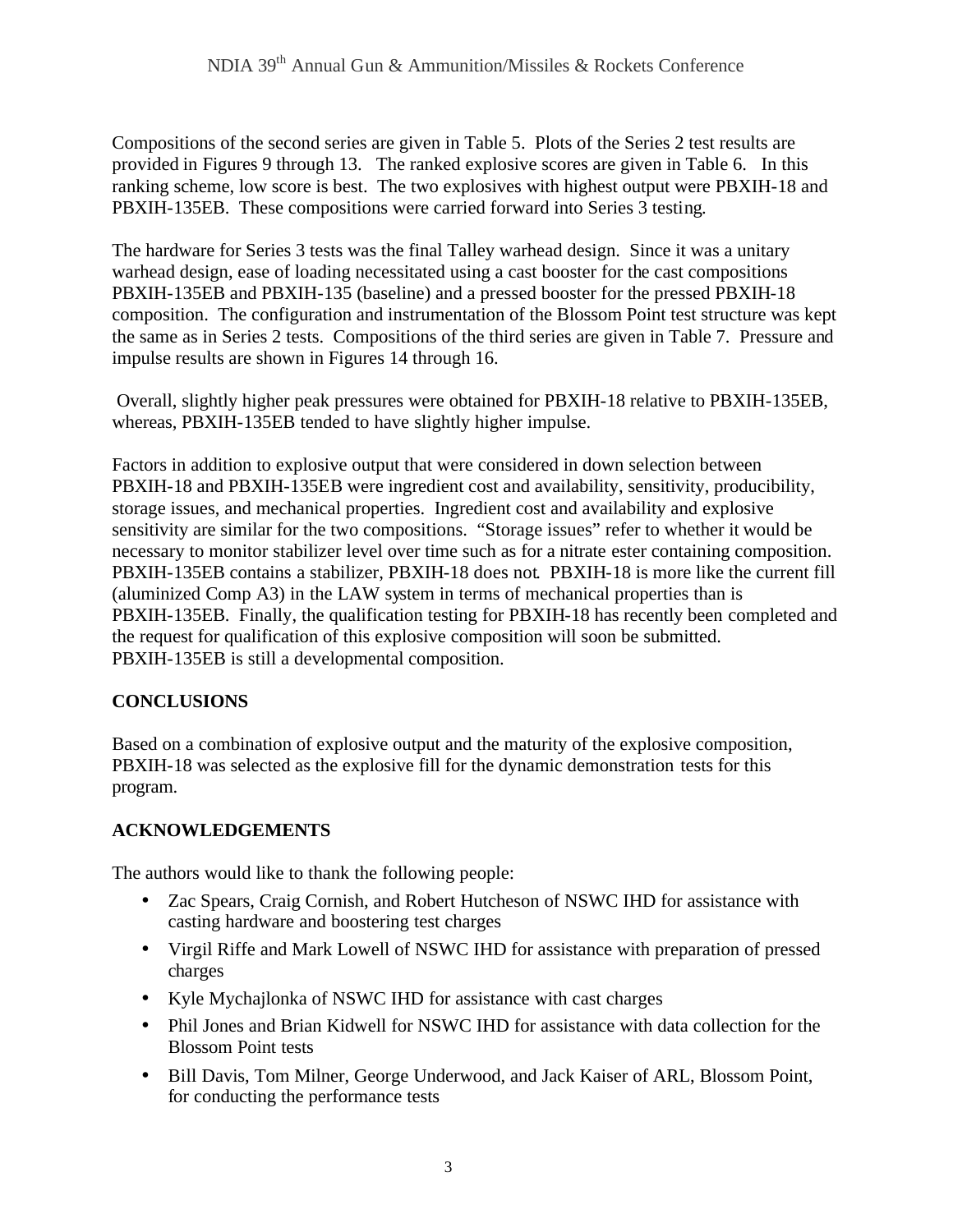• John Johnson, Greg Knowlton, and John Bednarz of Talley Defense Systems, our partners for this program.

#### **Glossary**

| A1            | aluminum                          |
|---------------|-----------------------------------|
| AN            | ammonium nitrate                  |
| DOA           | dioctyl adipate                   |
| EC            | ethyl cellulose                   |
| EG            | ethylene glycol                   |
| FL.           | fluorolube oil                    |
| <b>HTPB</b>   | hydroxyl terminated polybutadiene |
| <b>HyTemp</b> | polyacrylic binder                |
| <b>IPN</b>    | isopropyl nitrate                 |
| Mg            | magnesium                         |
| <b>PCP</b>    | polycaprolactone polymer          |
| <b>TMETN</b>  | trimethylolethane trinitrate      |
| 7r            | zirconium                         |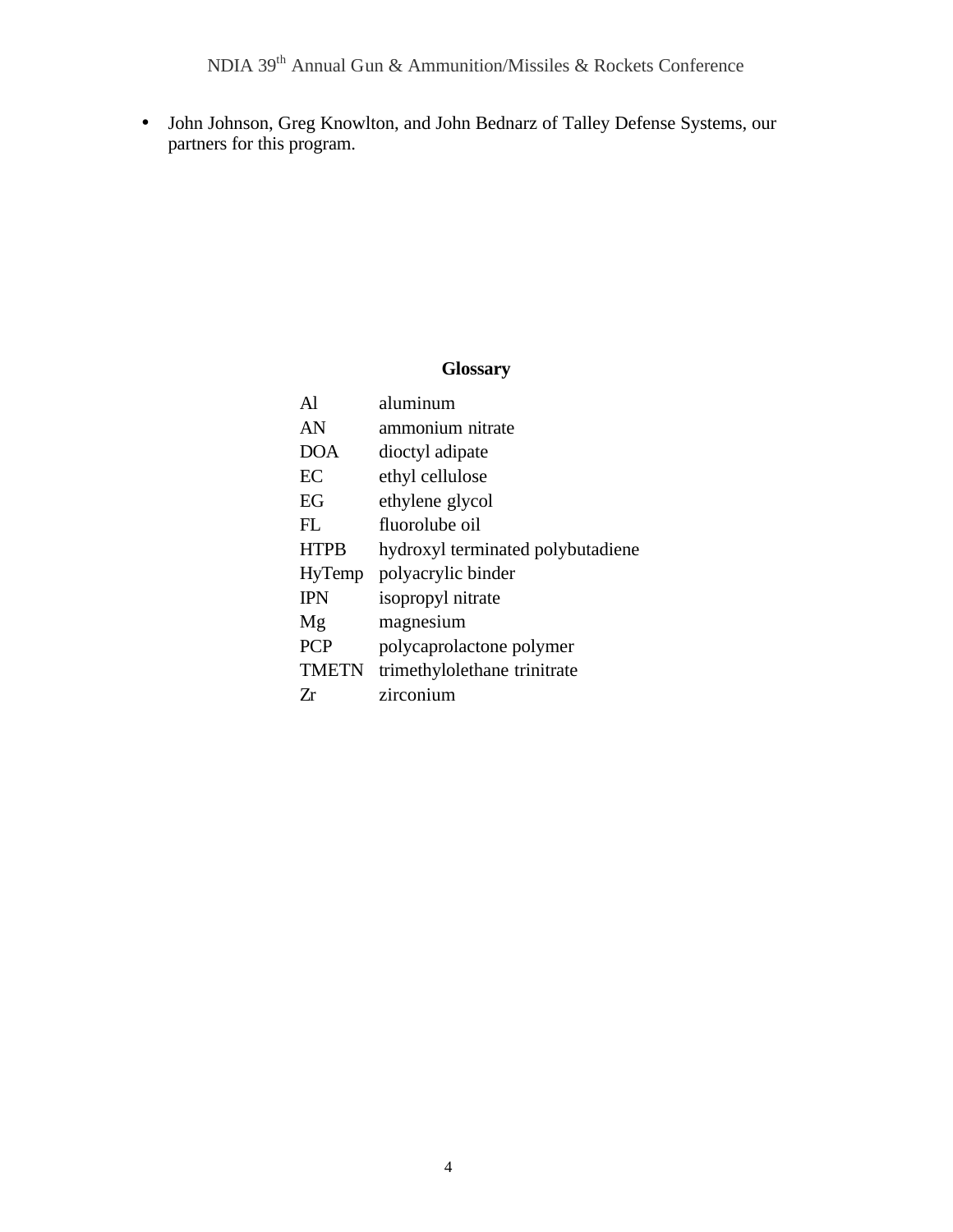| Table 1. Explosive Compositions in First Series of Tests                                                                                                                                                                                                                                 |                                |                              |                      |                                   |
|------------------------------------------------------------------------------------------------------------------------------------------------------------------------------------------------------------------------------------------------------------------------------------------|--------------------------------|------------------------------|----------------------|-----------------------------------|
| <b>Charge</b><br>No.                                                                                                                                                                                                                                                                     | <b>Explosive</b>               | <b>Explosive Composition</b> | <b>Fuel Surround</b> | <b>Explosive</b><br>Density, g/cc |
| 1<br>$\overline{c}$<br>3                                                                                                                                                                                                                                                                 | <b>PBXIH-135</b>               | HMX/Al/HTPB binder           | N/A                  | 1.68                              |
| $\overline{4}$<br>5<br>$\overline{6}$                                                                                                                                                                                                                                                    | PBXIH-135EB (energetic binder) | HMX/Al/PCP-TMETN binder      | N/A                  | 1.79                              |
| 7<br>$\overline{8}$<br>$\overline{9}$                                                                                                                                                                                                                                                    | HAS-4                          | HMX/Al/HTPB binder           | N/A                  | 1.65                              |
| 10<br>11<br>12                                                                                                                                                                                                                                                                           | PBXIH-18                       | HMX/Al/HyTemp/DOA binder     | N/A                  | 1.91                              |
| 13<br>$\overline{14}$<br>$\overline{15}$                                                                                                                                                                                                                                                 | PBXIH-18, mod 1                | HMX/Al/HyTemp/DOA binder     | N/A                  | 1.77                              |
| 16<br>17<br>18                                                                                                                                                                                                                                                                           | PBXIH-18, mod 2                | HMX/Al/HyTemp/DOA binder     | N/A                  | 1.84                              |
| 19<br>20<br>$\overline{21}$                                                                                                                                                                                                                                                              | PBXW-11 w/ Al surround         | HMX/HyTemp/DOA binder        | H <sub>5</sub> Al    | 1.67<br>1.70<br>1.69              |
| $\overline{22}$<br>$\overline{23}$<br>$\overline{24}$                                                                                                                                                                                                                                    | PBXW-11 w/ Mg/Al surround      | HMX/HyTemp/DOA binder        | Mg/Al                | 1.64<br>1.64<br>1.65              |
| 25<br>26<br>27                                                                                                                                                                                                                                                                           | PBXW-11 w/ C surround          | HMX/HyTemp/DOA binder        | Coal                 | 1.35<br>1.35<br>1.36              |
| 28<br>29<br>30                                                                                                                                                                                                                                                                           | Talley Mix 5640                | Mg/IPN/EC                    | N/A                  | 1.3                               |
| $\overline{31}$<br>32<br>33                                                                                                                                                                                                                                                              | Talley Mix 5672                | Al/Zr/IPN/EC                 | N/A                  | 2.21                              |
| 34<br>$\overline{35}$<br>36                                                                                                                                                                                                                                                              | EG/AN/Al                       | ethylene glycol/AN/Al        | N/A                  | 1.23<br>1.09<br>1.18              |
| 39<br>40<br>41                                                                                                                                                                                                                                                                           | FL/AN/Al                       | Fluorolube/AN/Al             | N/A                  | 1.56                              |
| explosive volume for cast and pressed charges: 504 cc<br>explosive volume for Talley Mix 5640 and 5672 charges ~350 cc; center burster of 60g C4 used<br>explosive volume for EG/AN/AL and FL/AN/AL gel charges (including C4 burster charge): 504 cc<br>booster charge was 35.7g PBXN-5 |                                |                              |                      |                                   |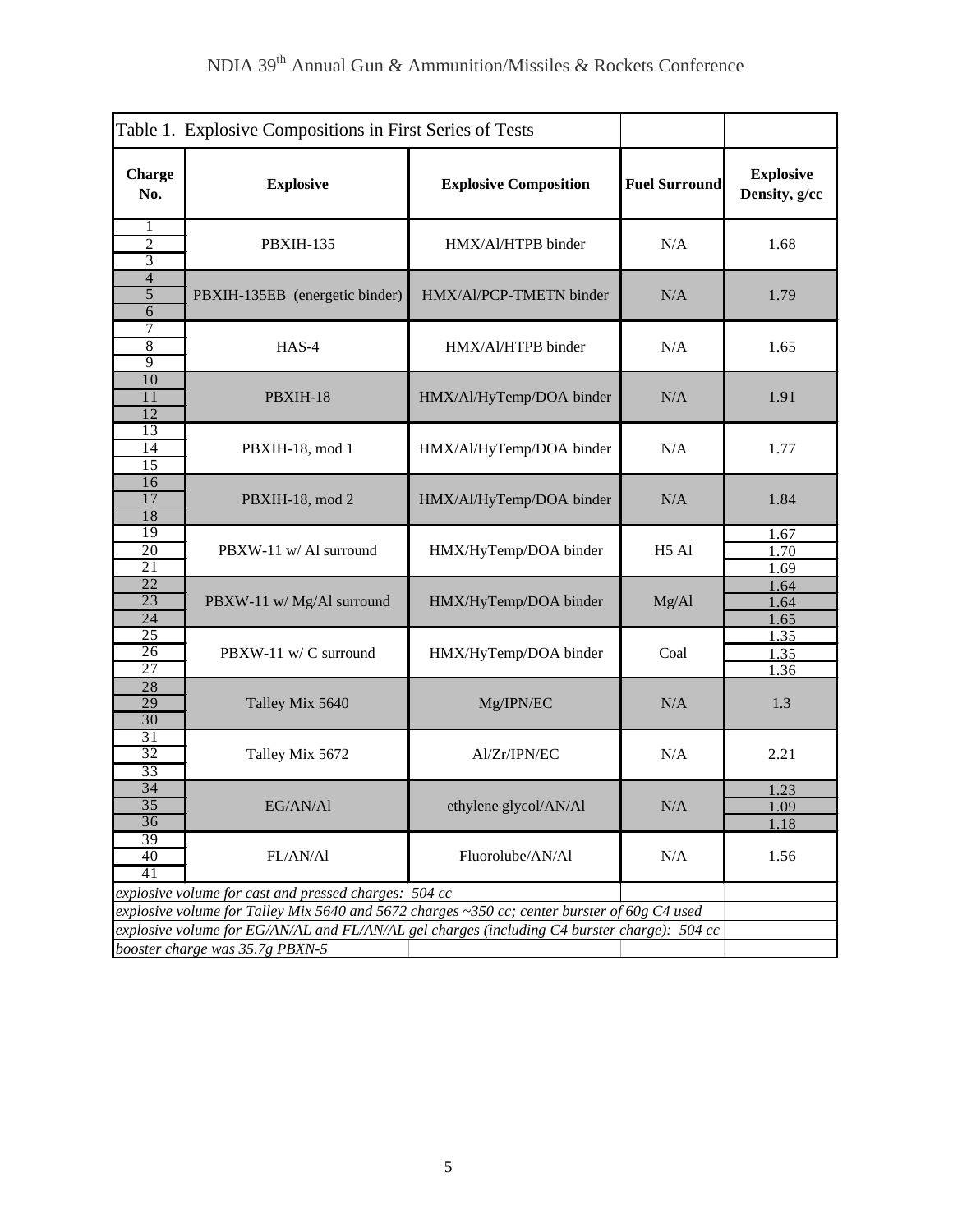| <b>Criteria</b>         | <b>Maximum Points</b> |
|-------------------------|-----------------------|
| <b>Explosive Output</b> | <b>100</b>            |
| <b>Gauge 1 Results</b>  | 20                    |
| Peak Pressure           | 10                    |
| Impulse                 | 10                    |
| <b>Gauge 2 Results</b>  | 20                    |
| <b>Gauge 3 Results</b>  | 20                    |
| <b>Gauge 4 Results</b>  | 20                    |
| <b>Gauge 6 Results</b>  | 20                    |

Table 2. Criteria Used to Screen Explosives in First Test Series

*Note: in most cases Gauge 5 was lost due to fragment damage*

|  |  |  |  |  |  |  | Table 3. Criteria Used to Screen Explosives in Second Test Series |
|--|--|--|--|--|--|--|-------------------------------------------------------------------|
|--|--|--|--|--|--|--|-------------------------------------------------------------------|

| <b>Criteria</b>                               | <b>Ranking Methodology</b>                            |
|-----------------------------------------------|-------------------------------------------------------|
| <b>Gauge 1 Results</b>                        |                                                       |
| Peak Pressure, (normalized by weight, psi/lb) | rank from 1 to 7, with 1 having highest peak pressure |
| Impulse                                       | rank from 1 to 7, with 1 having highest impulse       |
| <b>Gauge 2 Results</b>                        |                                                       |
| Peak Pressure, (normalized by weight, psi/lb) | rank from 1 to 7, with 1 having highest peak pressure |
| Impulse                                       | rank from 1 to 7, with 1 having highest impulse       |
| <b>Gauge 3 Results</b>                        |                                                       |
| Peak Pressure, (normalized by weight, psi/lb) | rank from 1 to 7, with 1 having highest peak pressure |
| Impulse                                       | rank from 1 to 7, with 1 having highest impulse       |
| <b>Gauge 4 Results</b>                        |                                                       |
| Peak Pressure, (normalized by weight, psi/lb) | rank from 1 to 7, with 1 having highest peak pressure |
| Impulse                                       | rank from 1 to 7, with 1 having highest impulse       |
| <b>Gauge 5 results</b>                        |                                                       |
| Peak Pressure, (normalized by weight, psi/lb) | rank from 1 to 7, with 1 having highest peak pressure |
| Impulse                                       | rank from 1 to 7, with 1 having highest impulse       |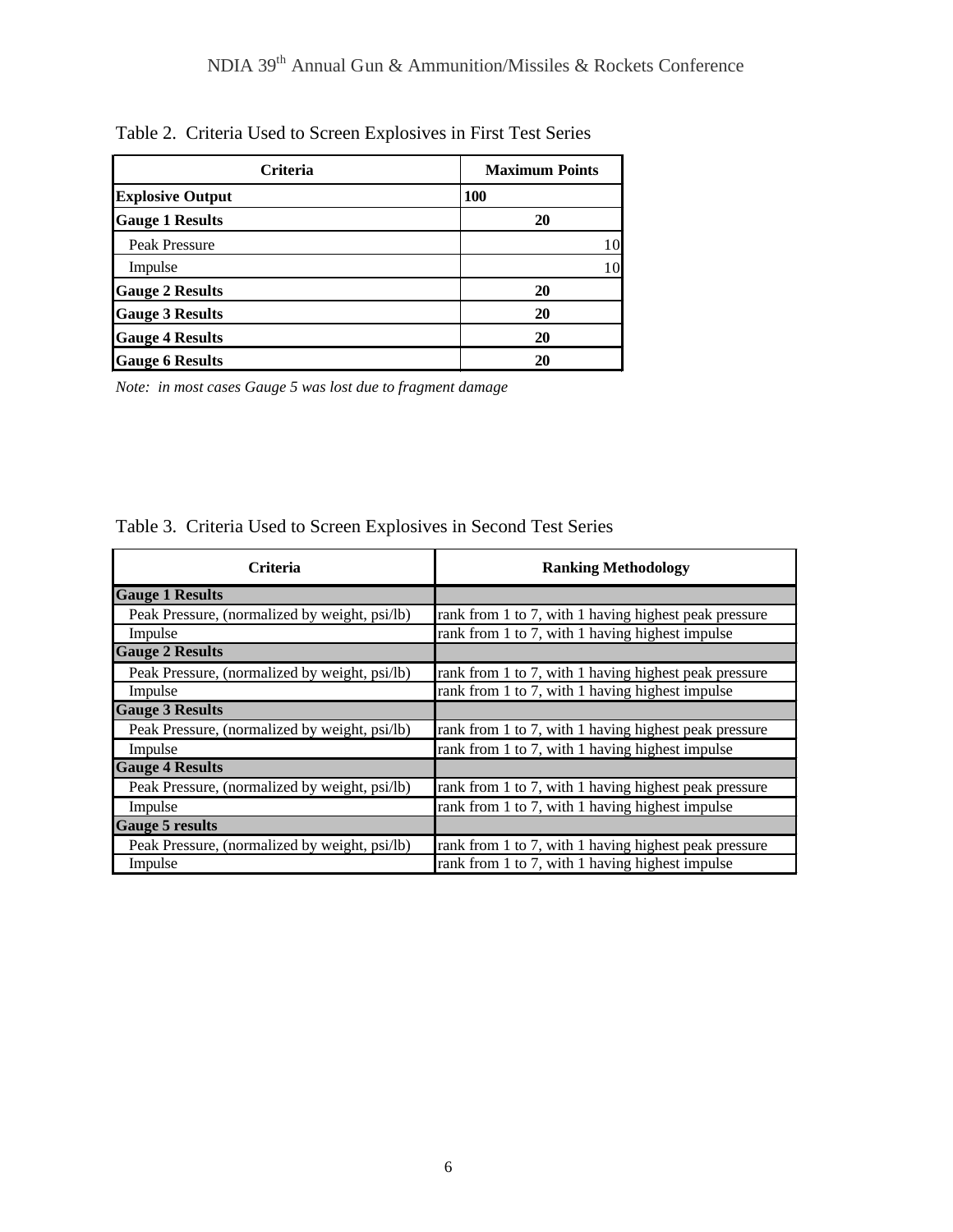| <b>Pressure and Impulse</b> | <b>Score</b> |
|-----------------------------|--------------|
| PBXIH-135 EB                | 87.8         |
| PBXIH-18                    | 79.9         |
| PBXIH-18 mod 2              | 76.3         |
| PBXIH-18 mod 1              | 73.5         |
| PBXW-11 Mg/Al Surround      | 64.5         |
| PBXW-11 Al Surround         | 62.8         |
| PBXIH-135 (baseline)        | 50.6         |
| $HAS-4$                     | 47.9         |
| PBXW-11 C Surround          | 47.7         |
| FL/AN/AL                    | 43.1         |
| Talley 5672                 | 36.0         |
| EG/AN/AL                    | 27.4         |
| Talley 5640                 | 15.5         |

Table 4. Pressure and Impulse Ranking for Explosives of First Test Series

*Note: Higher score indicates higher performance*

Table 5. Explosive Compositions in Second Series of Tests

| <b>Charge</b><br>No.     | <b>Explosive</b> | <b>Explosive Composition</b> | <b>Explosive</b><br>Density, g/cc |
|--------------------------|------------------|------------------------------|-----------------------------------|
| 1<br>$\overline{2}$<br>3 | <b>PBXIH-135</b> | HMX/Al/HTPB binder           | 1.68                              |
| $\overline{4}$<br>5<br>6 | PBXIH-135 EB     | HMX/Al/PCP-TMETN binder      | $1.74*$<br>1.94<br>1.95           |
| 7<br>8<br>9              | HAS-4 EB         | HMX/Al/PCP-TMETN binder      | 1.73<br>1.61<br>1.85              |
| 10<br>11<br>12           | <b>PBXIH-136</b> | RDX/AP/Al/PCP-TMETN binder   | 2.03                              |
| 13<br>14<br>15           | PBXIH-18         | HMX/Al/HyTemp/DOA binder     | 1.92                              |
| 16<br>17<br>18           | $IH-18LD$        | HMX/Al/HyTemp/DOA binder     | 1.78                              |
| 19<br>20<br>21           | <b>YKT-21</b>    | PBXW-11 / Mg/Al alloy        | 1.70<br>1.69<br>1.69              |

*LD: low density*

*Booster charge was 25g PBXN-5.*

*\* did not use in calculating output averages*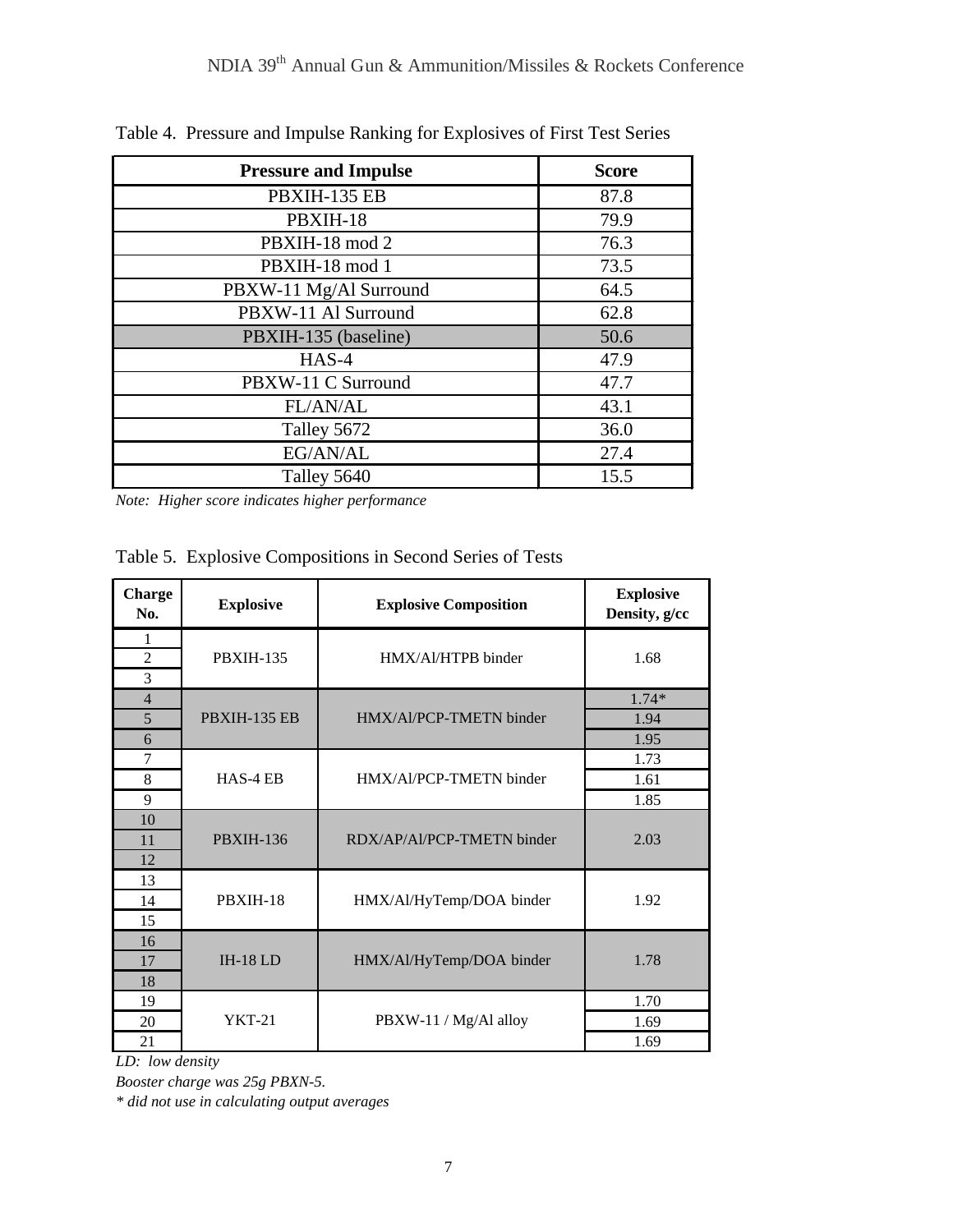| Pressure and Impulse | Score |
|----------------------|-------|
| PBXIH-18             | 20.3  |
| PBXIH-135 EB         | 25.8  |
| PBXIH-18 LD          | 31.0  |
| HAS-4EB              | 35.3  |
| <b>YKT-21</b>        | 38.7  |
| PBXIH-135 (baseline) | 54.7  |
| <b>PBXIH-136</b>     | 59.5  |

Table 6. Pressure and Impulse Ranking for Explosives of Second Test Series

*Note: In this ranking scheme, low score is best.*

|  | Table 7. Explosive Compositions in Third Series of Tests |  |
|--|----------------------------------------------------------|--|
|  |                                                          |  |

| Charge<br>No.               | Explosive                      | <b>Explosive Composition</b> | Density, g/cc | <b>Booster</b>  |
|-----------------------------|--------------------------------|------------------------------|---------------|-----------------|
| $\mathcal{D}_{\mathcal{L}}$ | PBXIH-18                       | HMX/Al/HyTemp/DOA binder     | 1.95          | PBXN-5          |
| 3<br>4                      | PBXIH-135EB                    | HMX/Al/PCP-TMETN binder      | 1.94          | <b>PBXW-128</b> |
| 6                           | <b>PBXIH-135</b><br>(baseline) | HMX/Al/HTPB binder           | 1.69          | <b>PBXW-128</b> |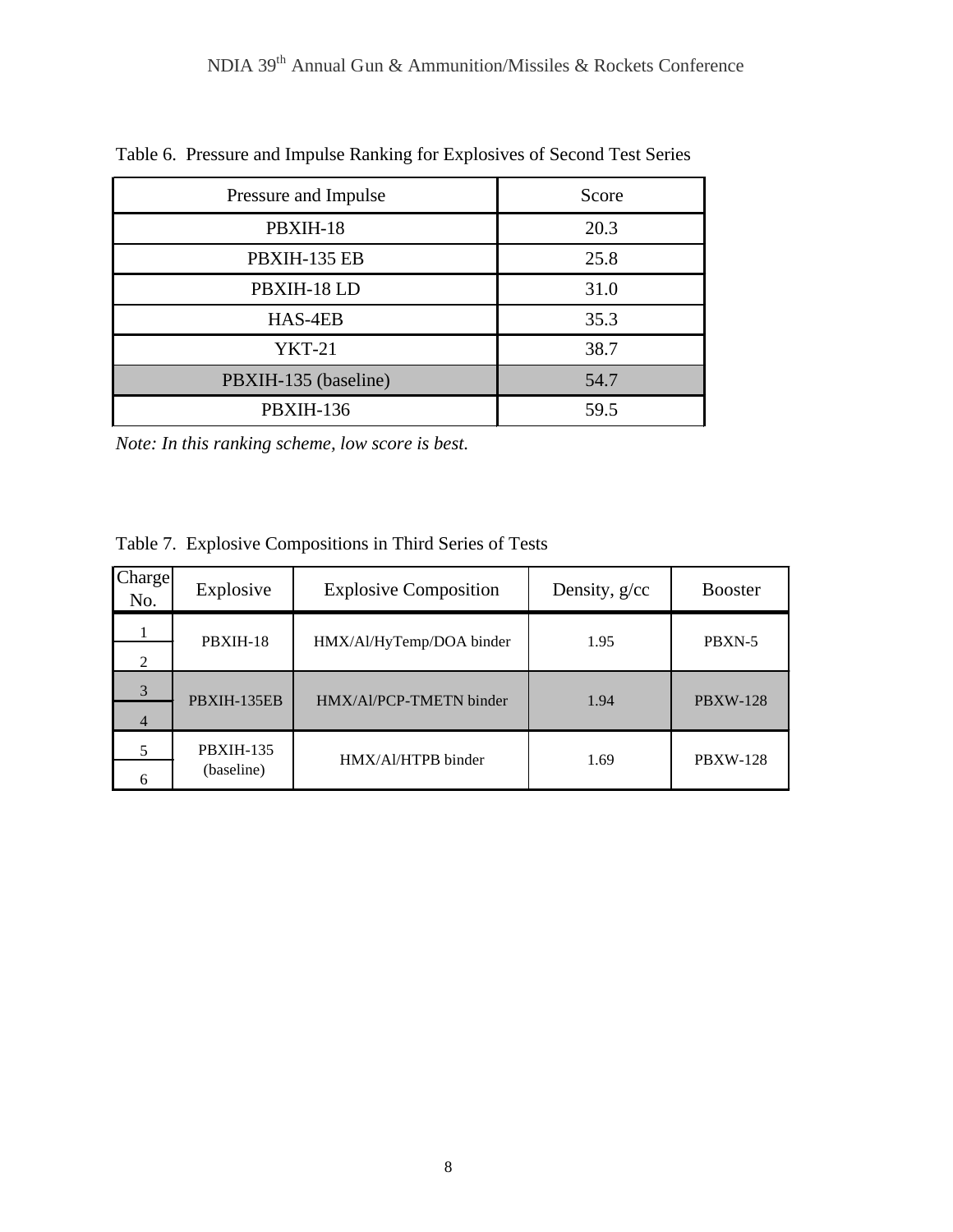

 Case for cast, pressed and some gel formulations Case for Talley gel formulations Figure 1. Test hardware for Series 1 tests



Pressure gauge locations numbered



Figure 2. Blossom Point test structure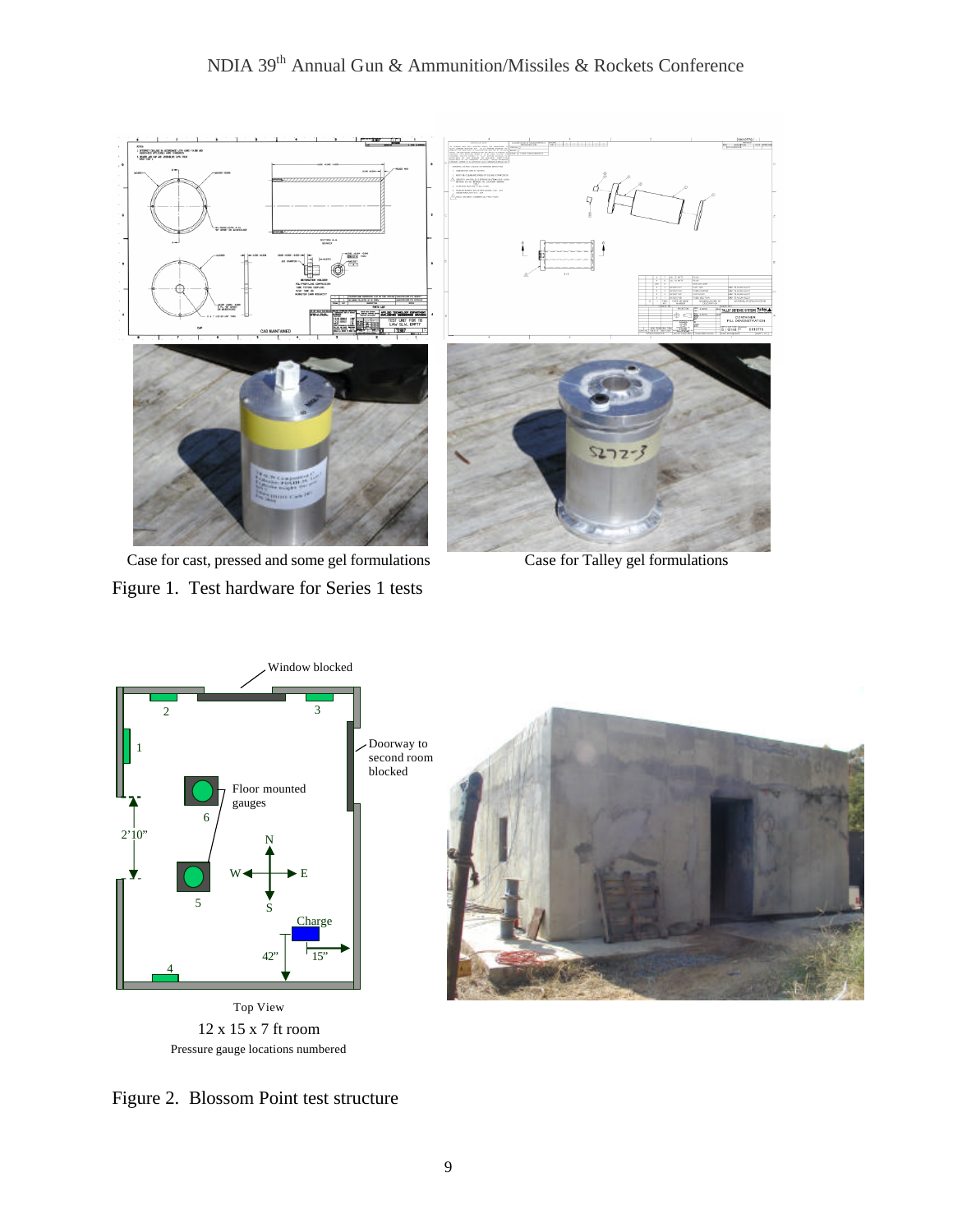

12 x 15 x 7 ft room

Figure 3. Blossom Point test structure gauge locations for Series 2 and 3 tests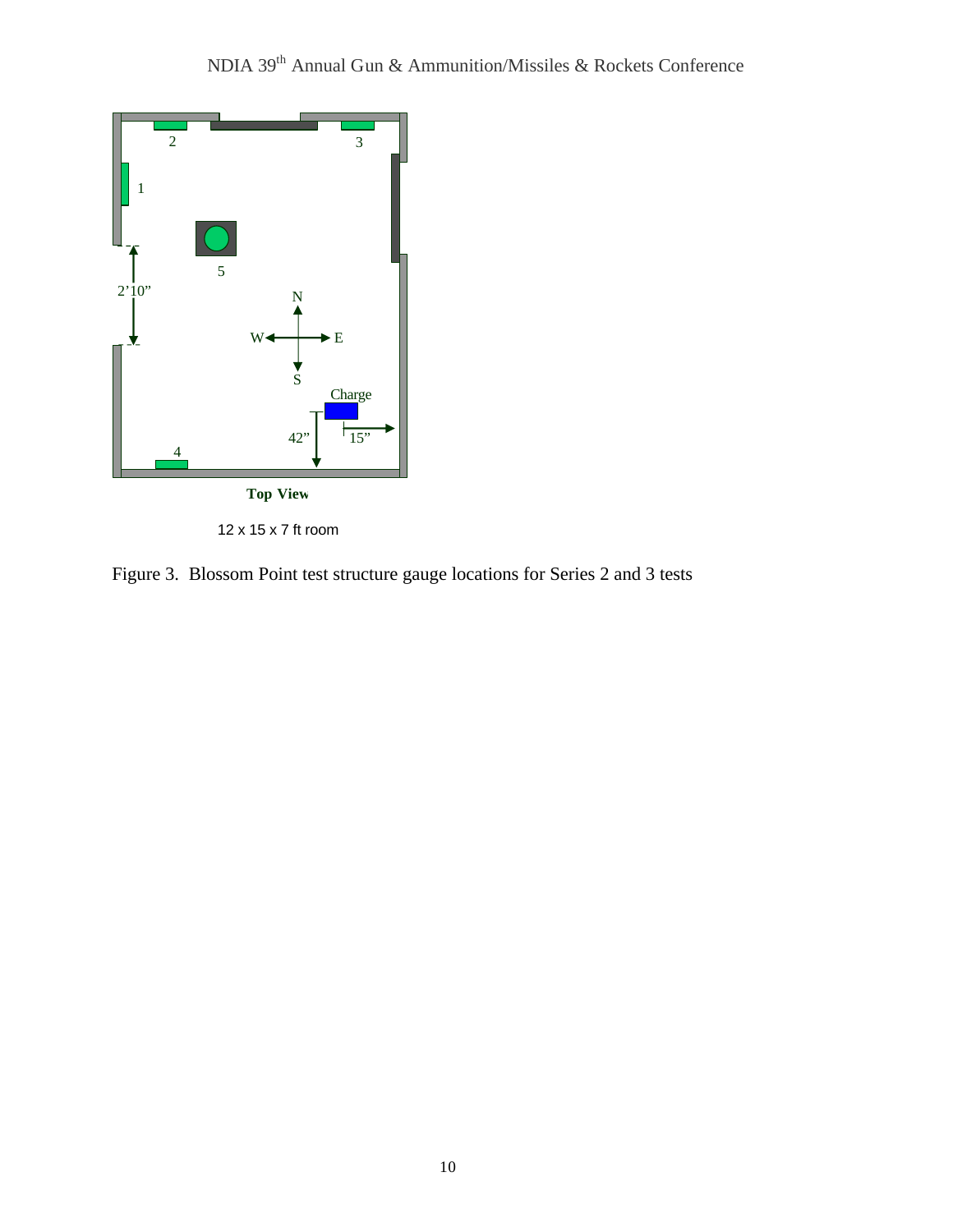

Figure 4. Series 1 gauge 1 results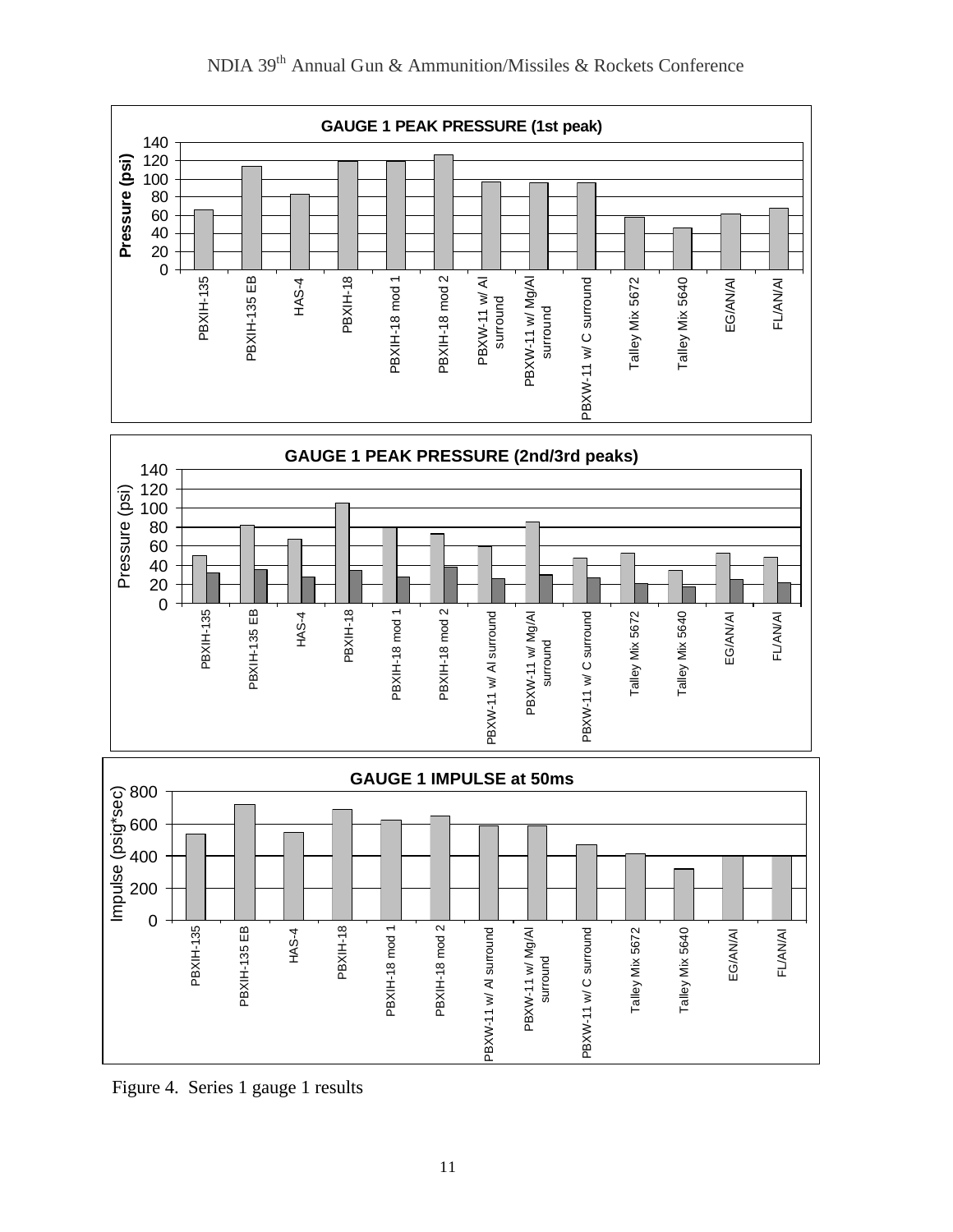

Figure 5. Series 1 gauge 2 results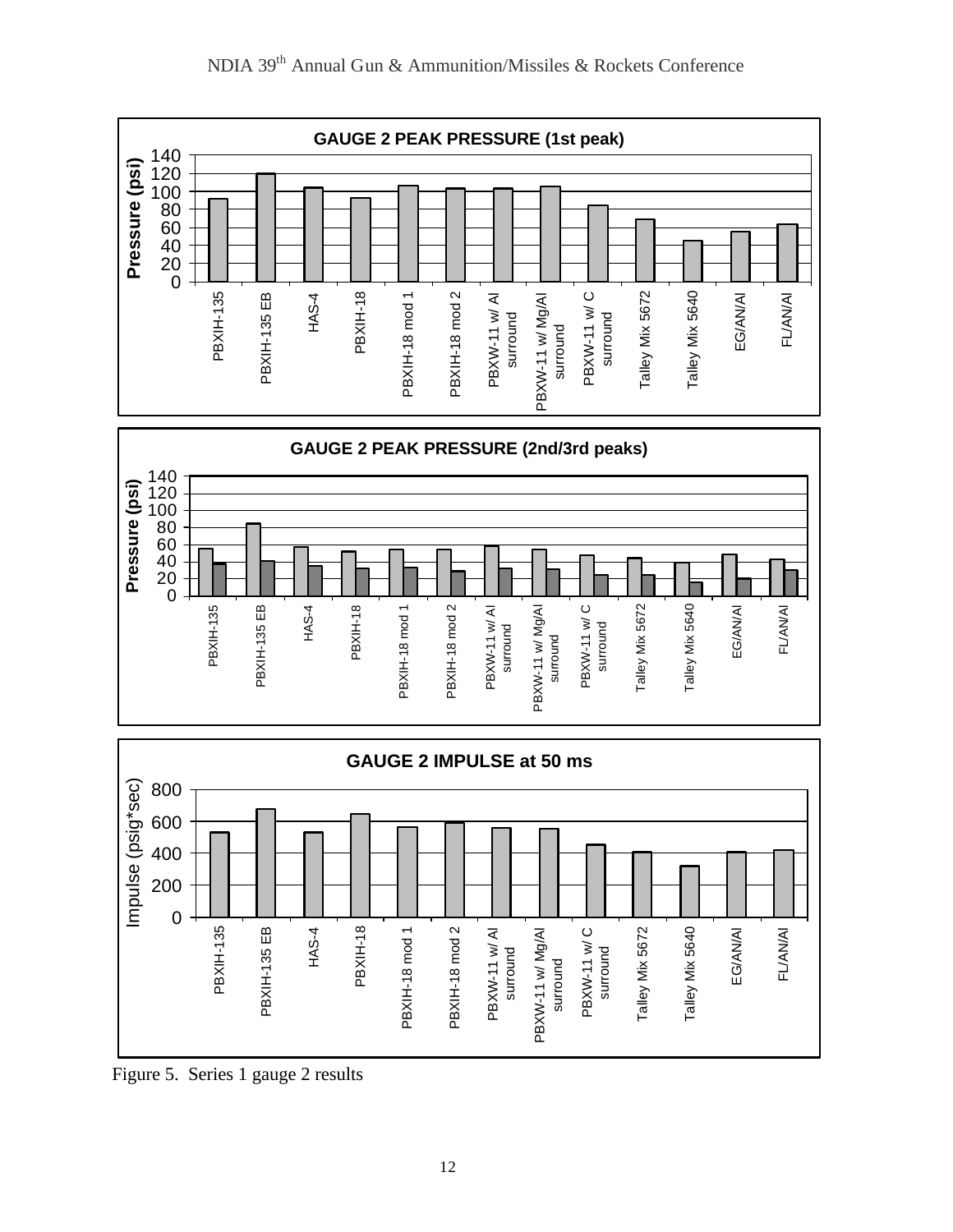

Figure 6. Series 1 gauge 3 results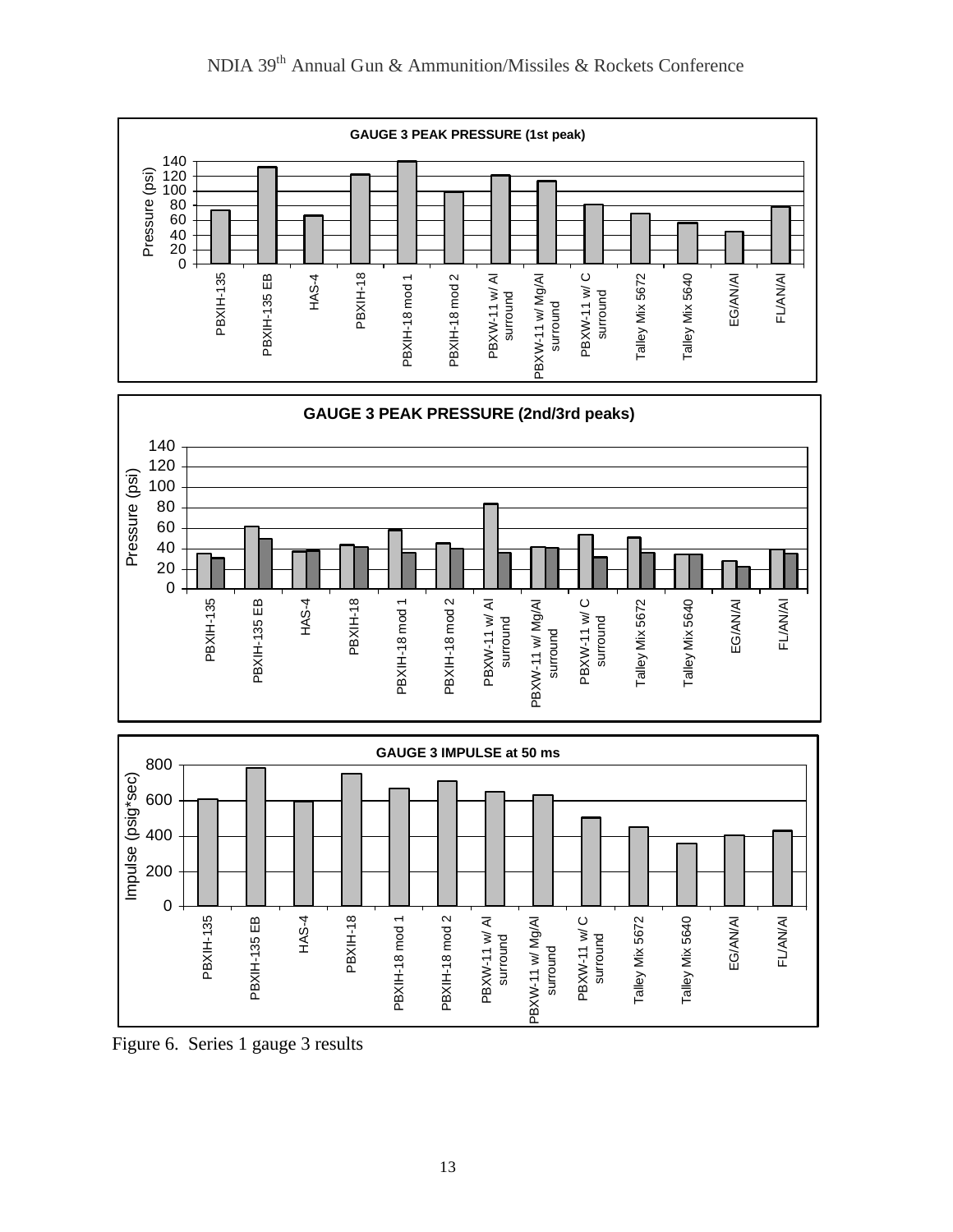



Figure 7. Series 1 gauge 4 results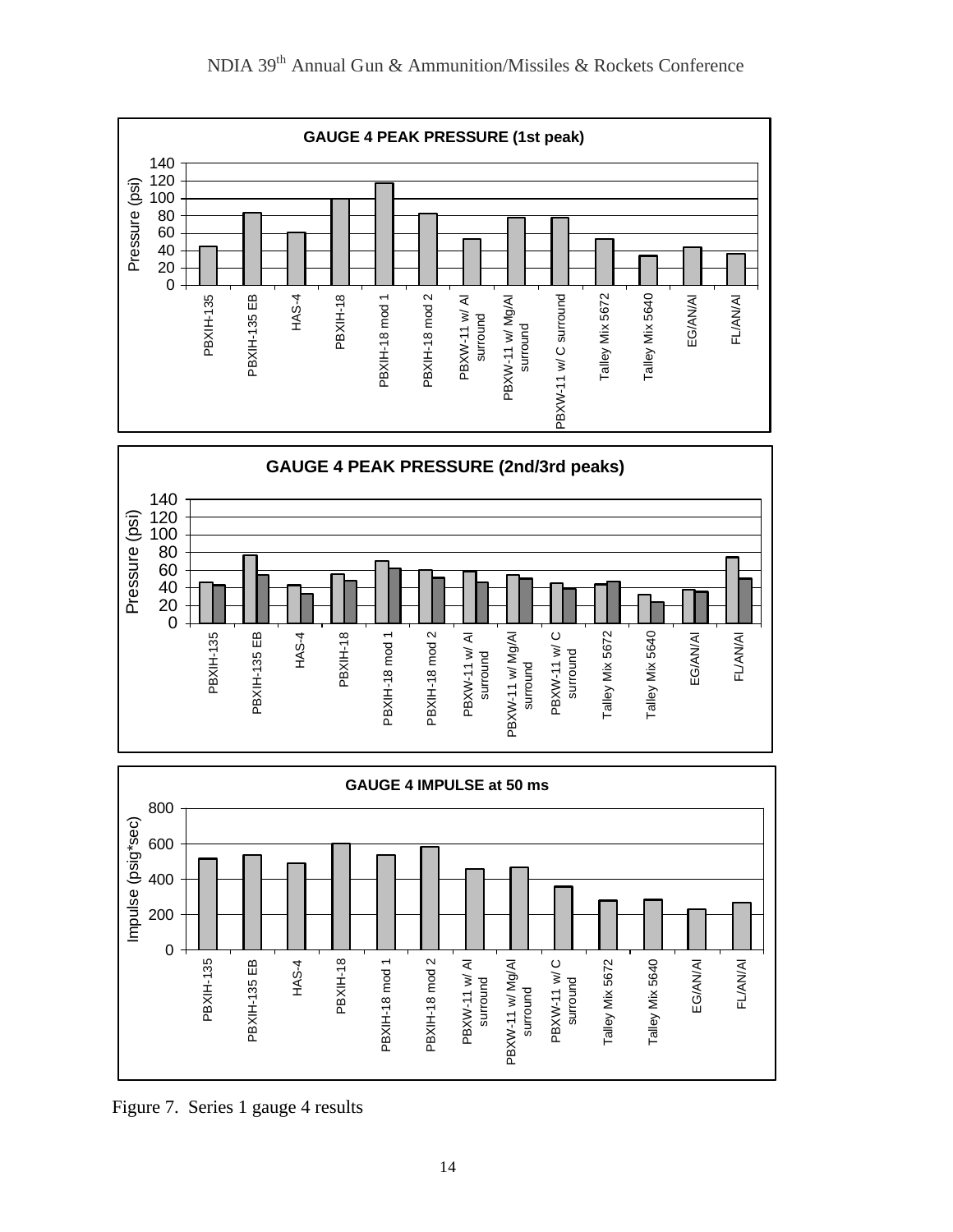

*Note: no data collected after initial pressure peak for several shots*

Figure 8. Series 1 gauge 6 results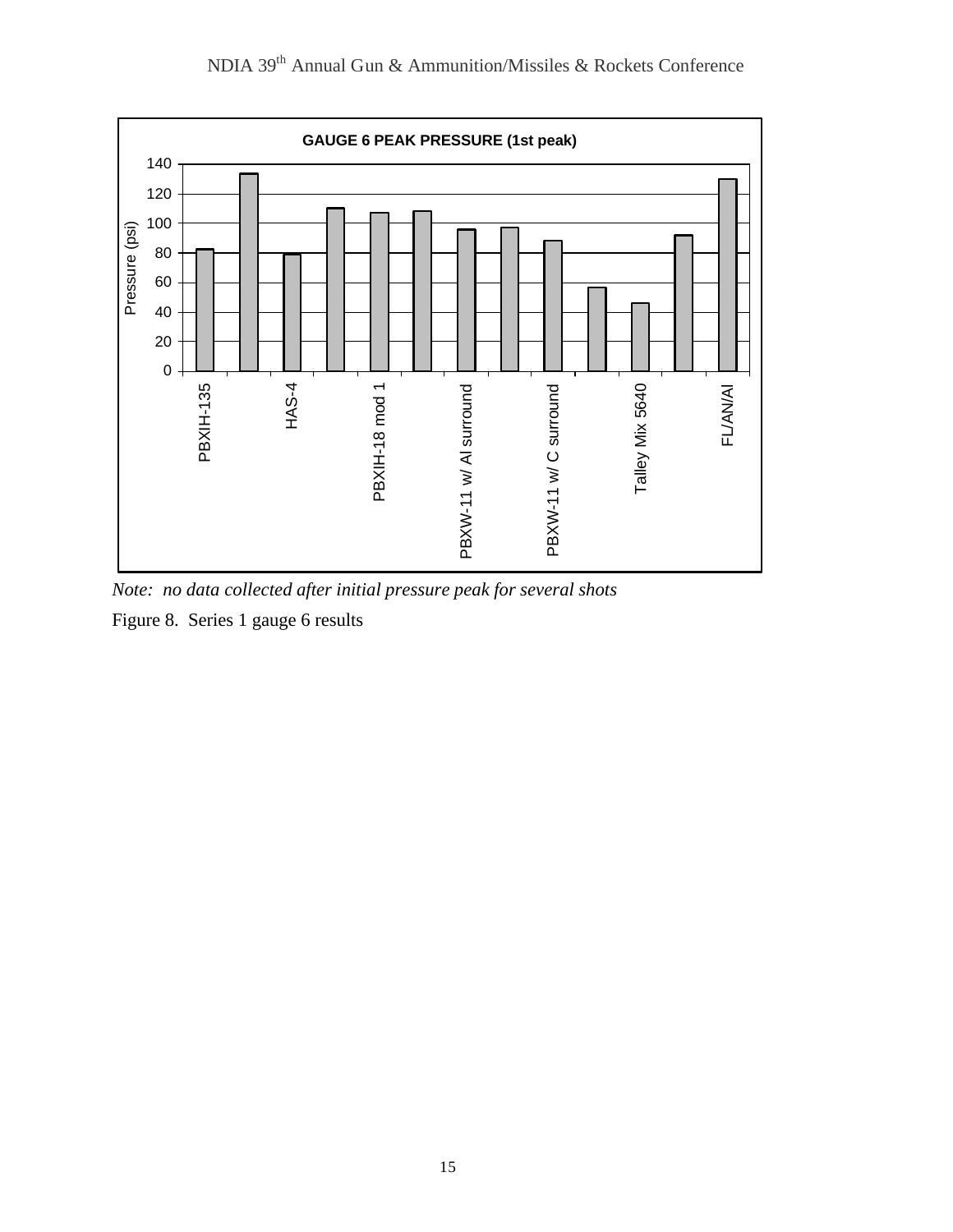







Figure 9. Series 2 gauge 1 results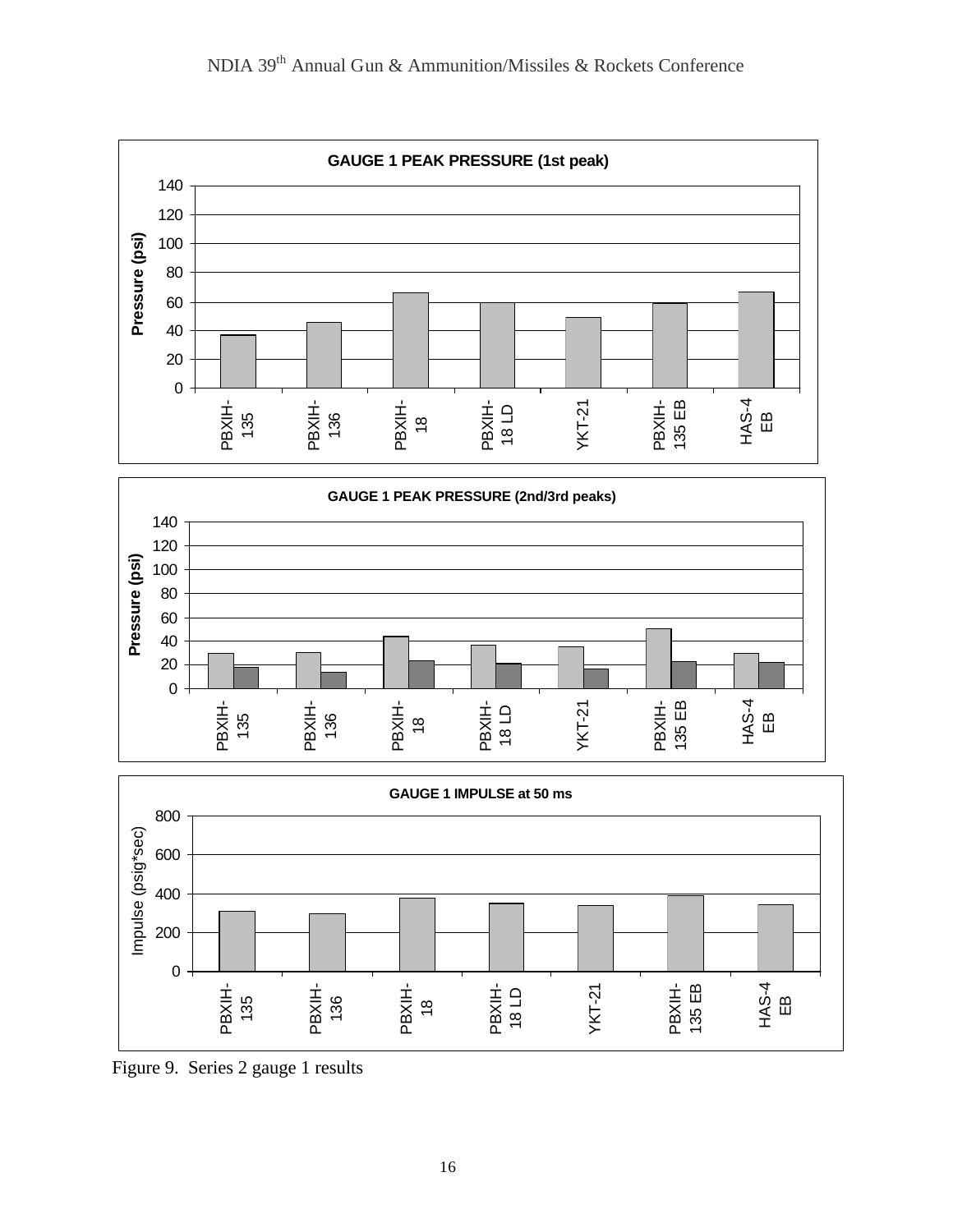





Figure 10. Series 2 gauge 2 results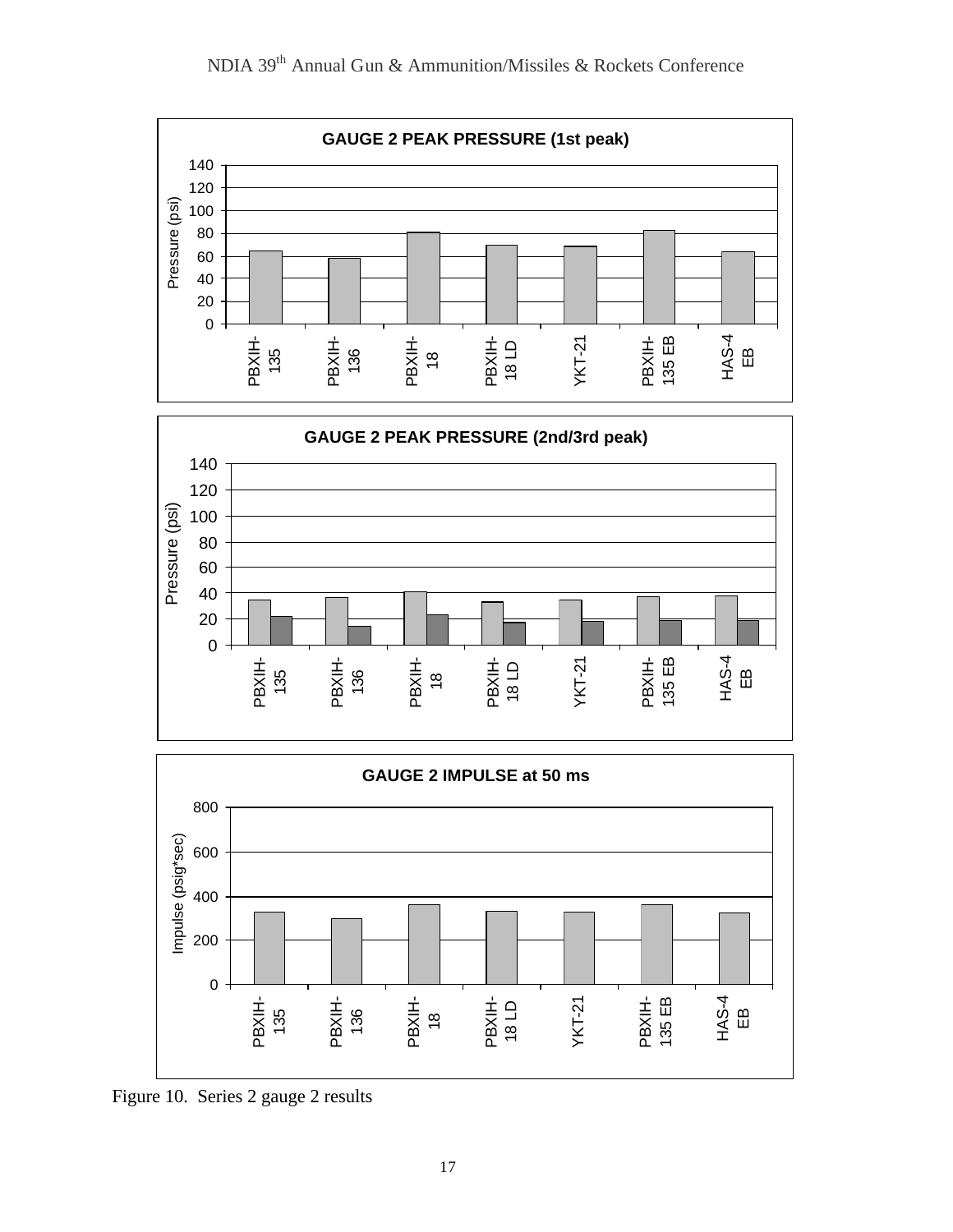

Figure 11. Series 2 gauge 3 results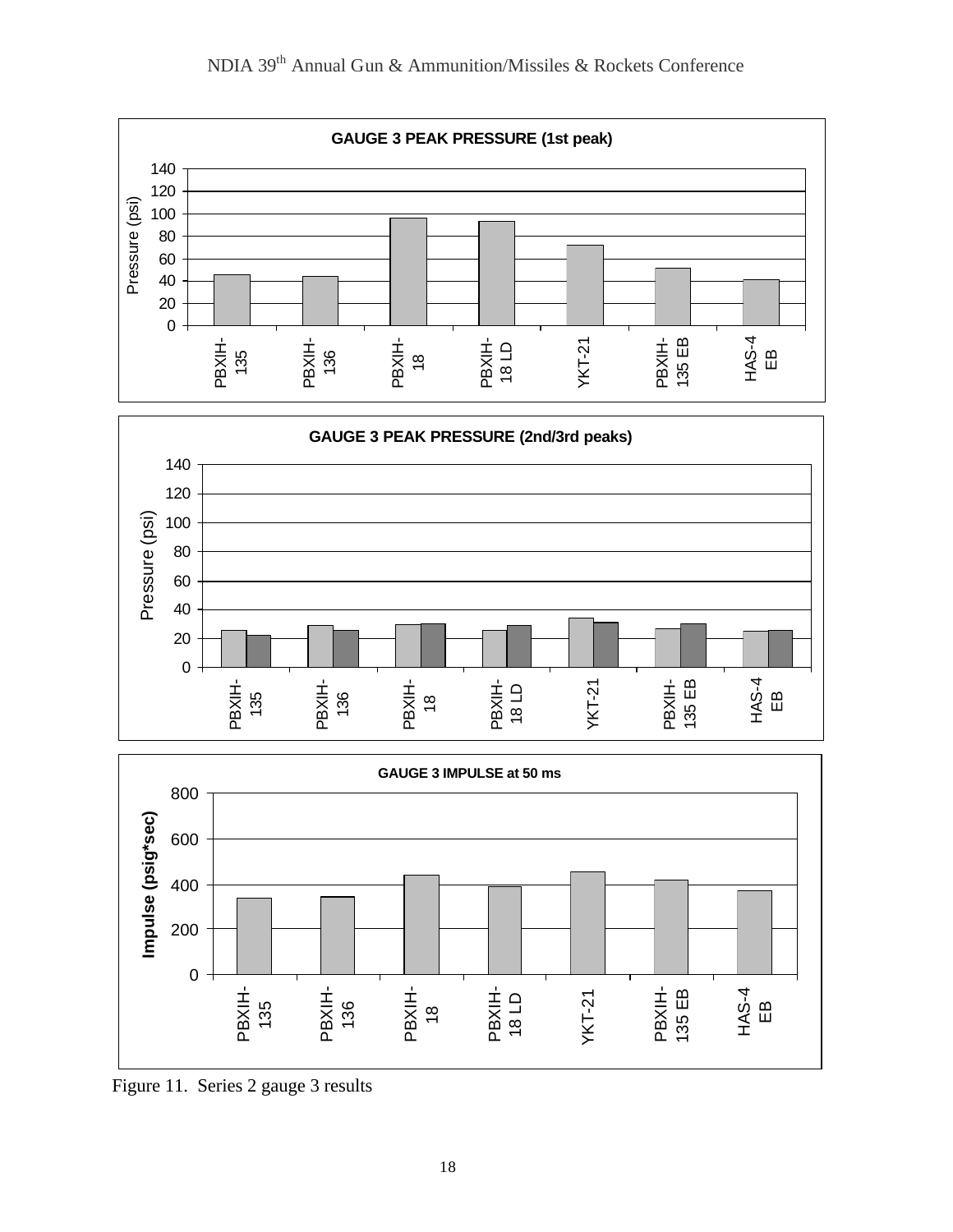

Figure 12. Series 2 gauge 4 results

135

136

 $\frac{\infty}{1}$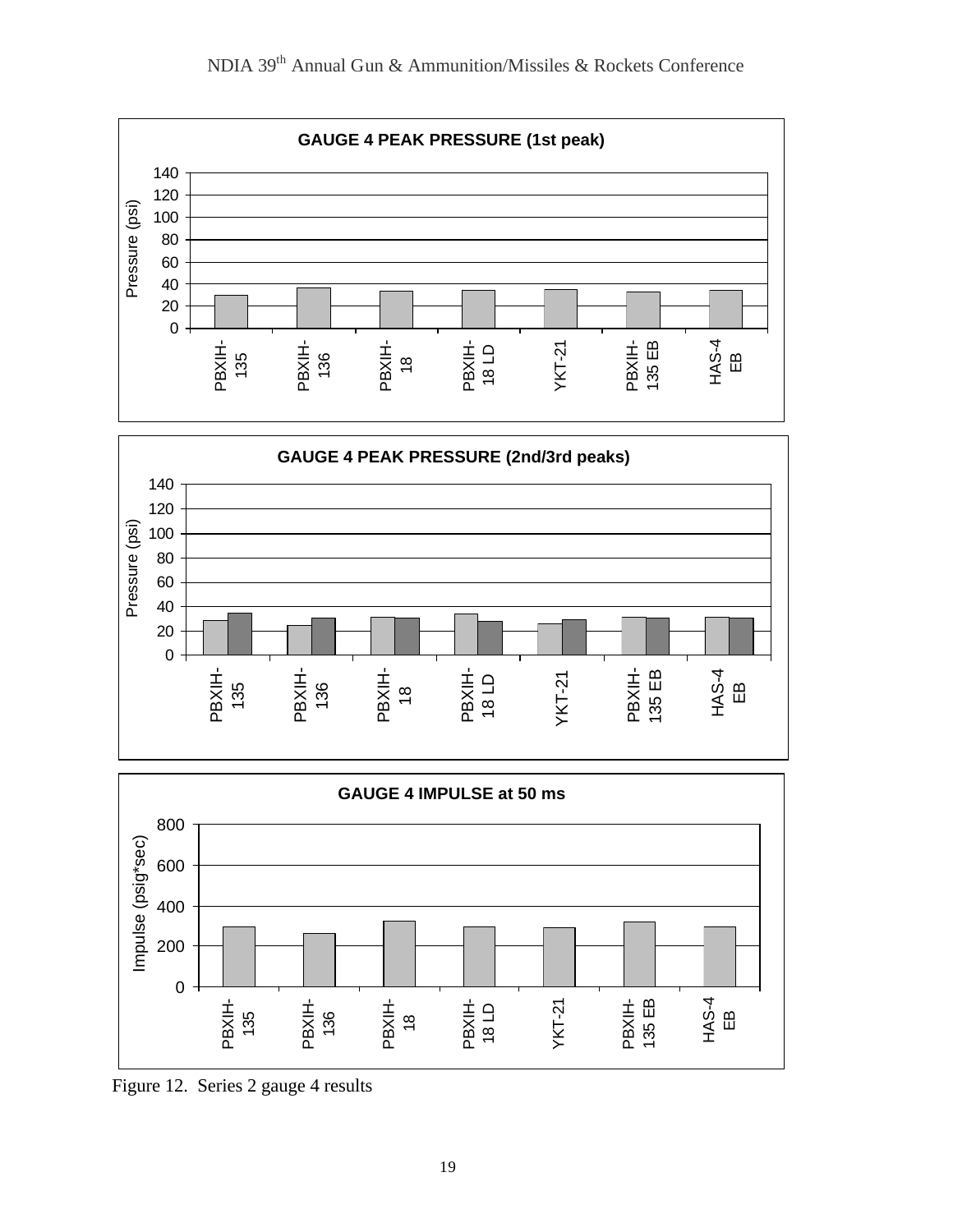

NDIA 39th Annual Gun & Ammunition/Missiles & Rockets Conference

Note: no data collected after initial pressure peak for several gauges

Figure 13. Series 2 gauge 5 results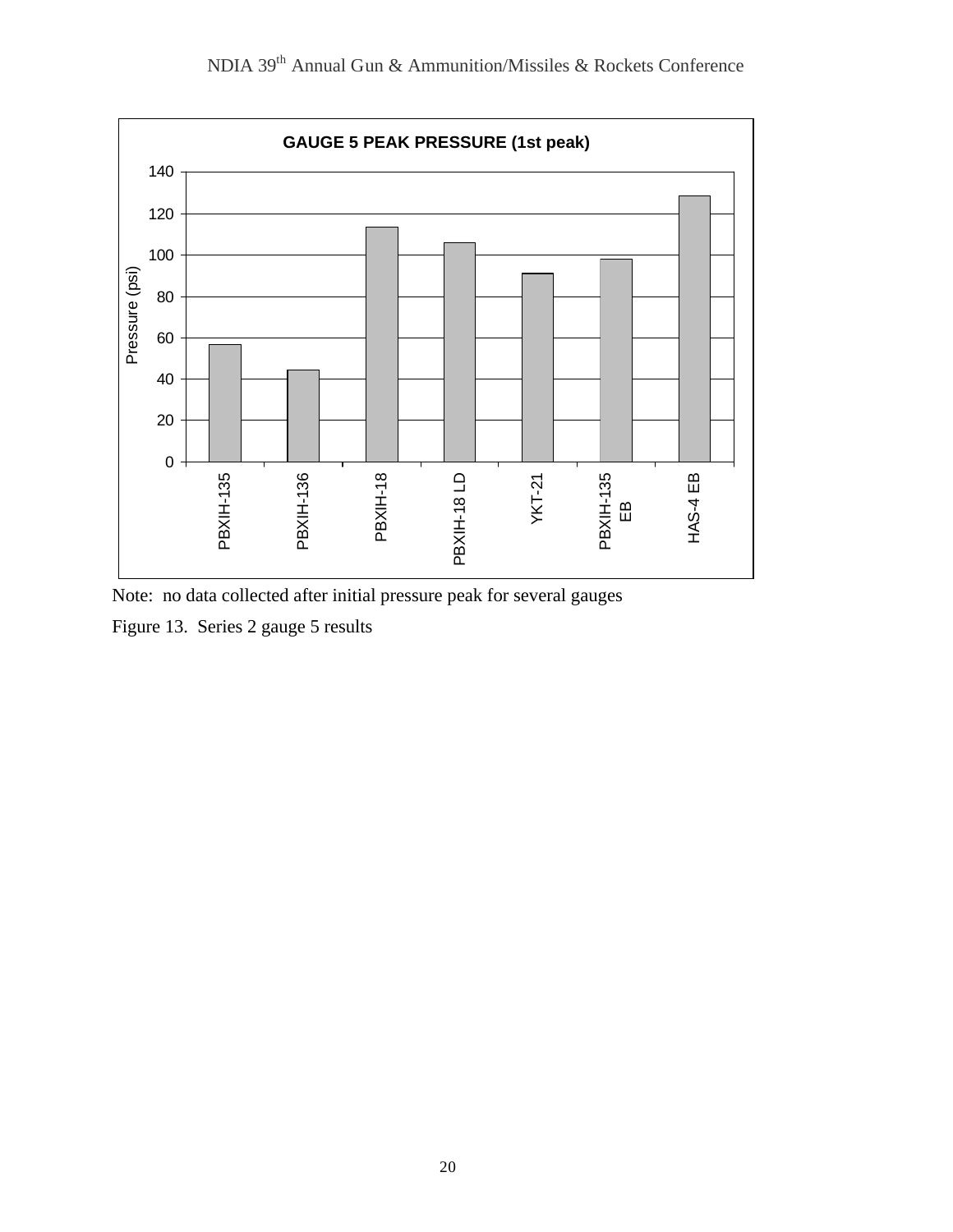



Figure 14. Series 3 pressure  $(1<sup>st</sup>$  peak) results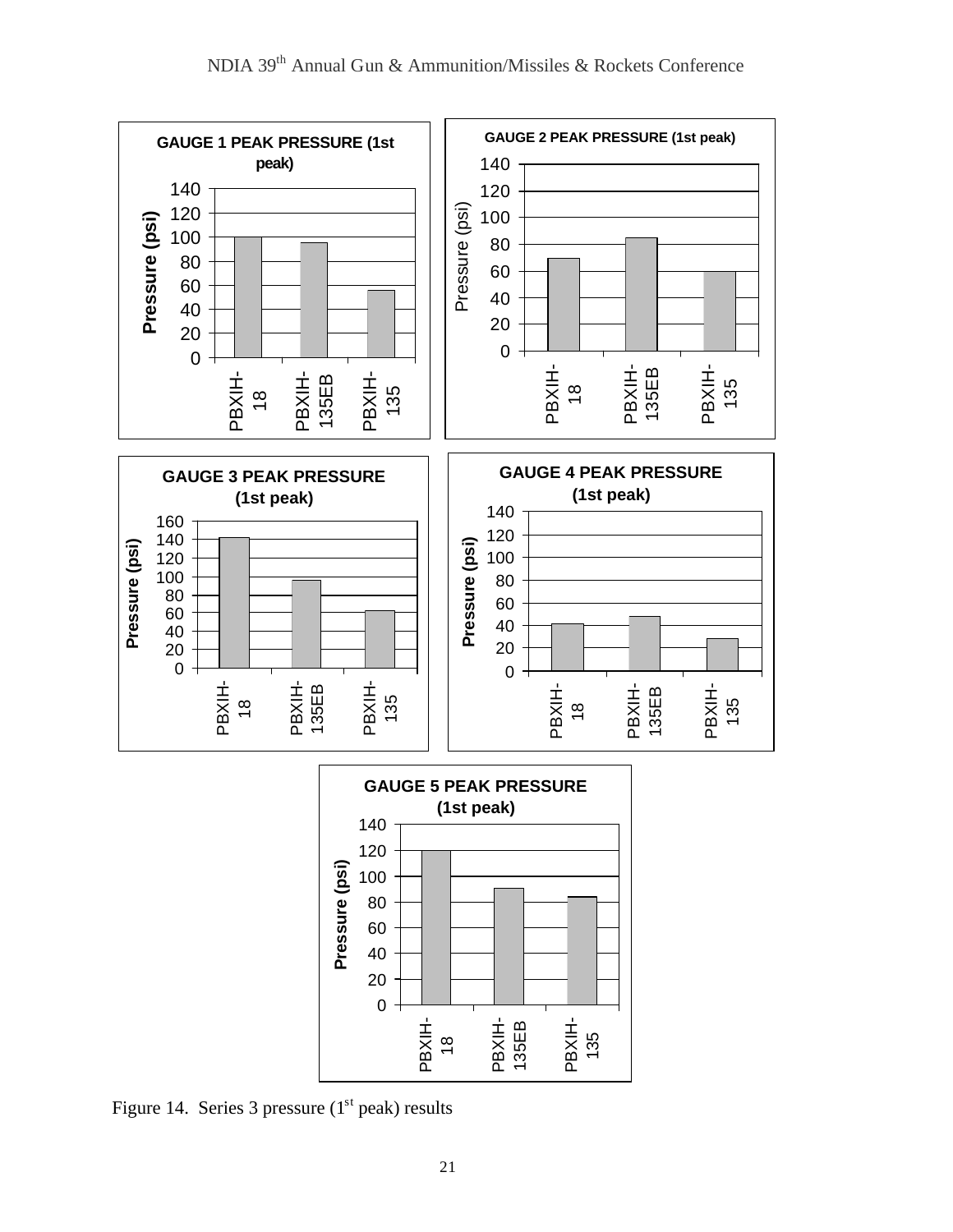

Figure 15. Series 3 pressure  $(2<sup>nd</sup>/3<sup>rd</sup>$  peak) results